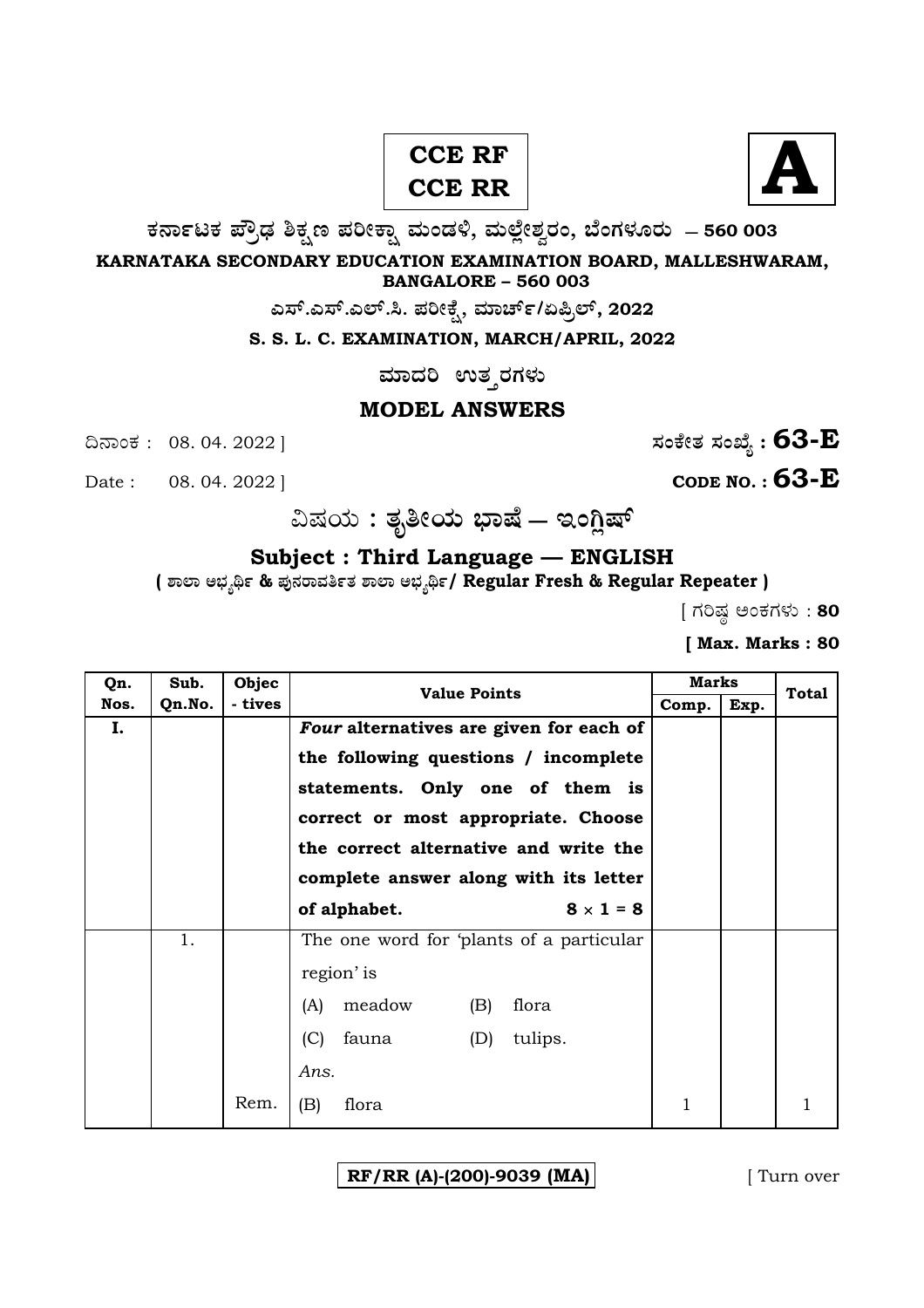**63-E** 2 **CCE RF & RR**

| Qn.  | Sub.   | Objec   | <b>Value Points</b>                         | <b>Marks</b> |      | <b>Total</b> |
|------|--------|---------|---------------------------------------------|--------------|------|--------------|
| Nos. | Qn.No. | - tives |                                             | Comp.        | Exp. |              |
|      | 2.     |         | The word 'literate' can be written in its   |              |      |              |
|      |        |         | opposite form by using the prefix           |              |      |              |
|      |        |         | i1<br>(A)<br>(B)<br>un                      |              |      |              |
|      |        |         | (C)<br>ir<br>(D)<br>non.                    |              |      |              |
|      |        |         | Ans.                                        |              |      |              |
|      |        | Rem.    | (A)<br>i1                                   | $\mathbf{1}$ |      | 1            |
|      | 3.     |         | The Indian army is very strong.             |              |      |              |
|      |        |         | The underlined word in the above            |              |      |              |
|      |        |         | sentence is                                 |              |      |              |
|      |        |         | Common Noun<br>(A)                          |              |      |              |
|      |        |         | Proper Noun<br>(B)                          |              |      |              |
|      |        |         | Collective Noun<br>(C)                      |              |      |              |
|      |        |         | (D)<br>Abstract Noun.                       |              |      |              |
|      |        |         | Ans.                                        |              |      |              |
|      |        | Rem.    | Collective Noun<br>(C)                      | $\mathbf{1}$ |      | 1            |
|      | 4.     |         | Shafeen went to market  her                 |              |      |              |
|      |        |         | mother.                                     |              |      |              |
|      |        |         | The correct preposition to be filled in the |              |      |              |
|      |        |         | blank is                                    |              |      |              |
|      |        |         | with<br>(A)<br>(B)<br>to                    |              |      |              |
|      |        |         | (C)<br>from.<br>by<br>(D)                   |              |      |              |
|      |        |         | Ans.                                        |              |      |              |
|      |        | Rem.    | with<br>(A)                                 | 1            |      | 1            |
|      | 5.     |         | The hospital is in M.G. Road.               |              |      |              |
|      |        |         | The question that can be framed to get      |              |      |              |
|      |        |         | the underlined words as answer is           |              |      |              |
|      |        |         | Where was the hospital?<br>(A)              |              |      |              |
|      |        |         | Where is the hospital?<br>(B)               |              |      |              |
|      |        |         | (C)<br>Where has been the hospital?         |              |      |              |
|      |        |         | Where did you see the hospital?<br>(D)      |              |      |              |
|      |        |         | Ans.                                        |              |      |              |
|      |        | Rem.    | Where is the hospital?<br>(B)               | $\mathbf 1$  |      | 1            |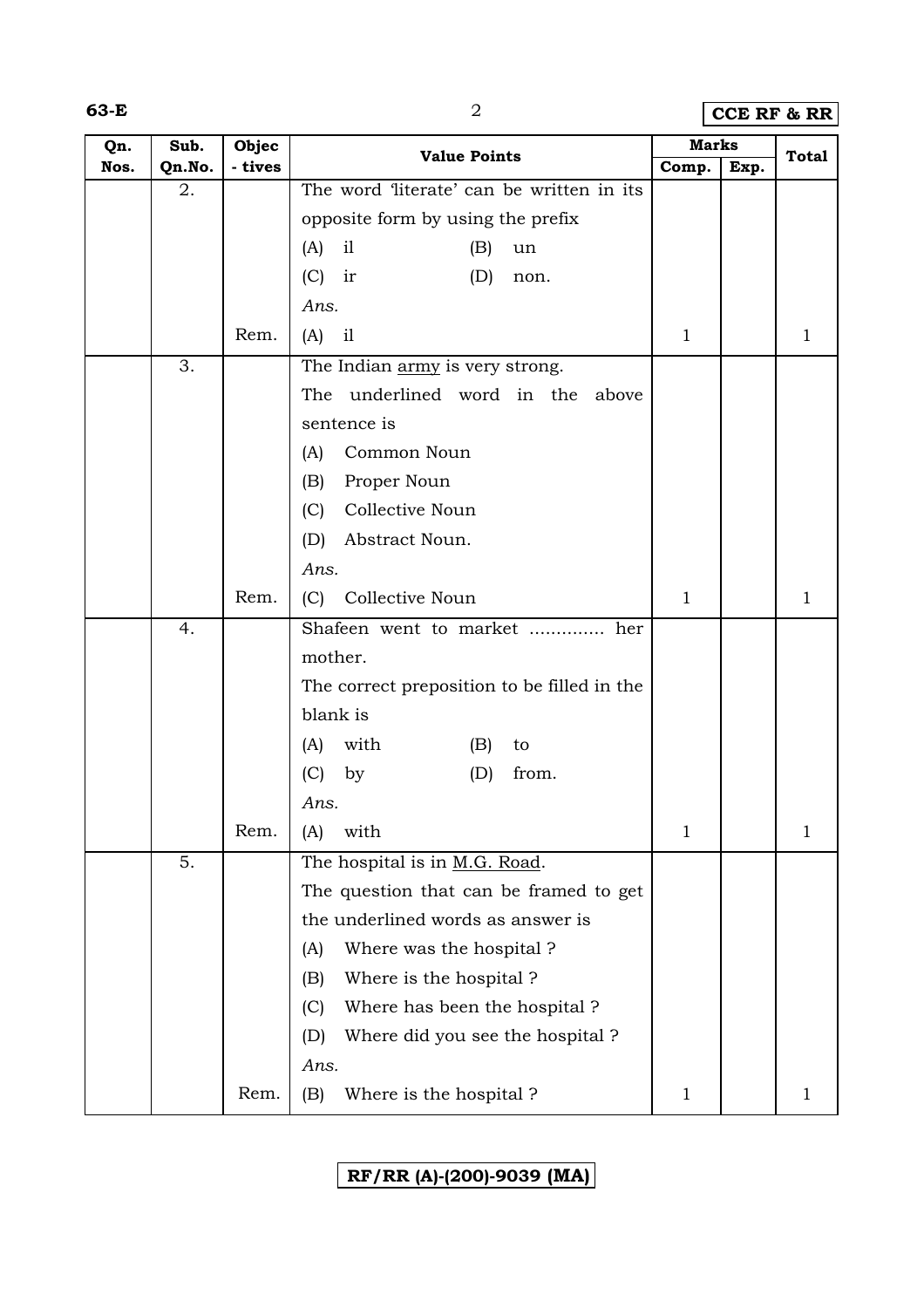**CCE RF & RR** 3 **63-E**

| Qn.  | Sub.   | Objec   | <b>Value Points</b>                    | <b>Marks</b> |      | <b>Total</b> |
|------|--------|---------|----------------------------------------|--------------|------|--------------|
| Nos. | Qn.No. | - tives |                                        | Comp.        | Exp. |              |
|      | 6.     |         | What a nice place it is !              |              |      |              |
|      |        |         | The above sentence can be changed into |              |      |              |
|      |        |         | an assertive sentence as               |              |      |              |
|      |        |         | It is a very nice place.<br>(A)        |              |      |              |
|      |        |         | (B)<br>It was a very nice place.       |              |      |              |
|      |        |         | (C)<br>A nice place it is.             |              |      |              |
|      |        |         | A nice place it was.<br>(D)            |              |      |              |
|      |        |         | Ans.                                   |              |      |              |
|      |        | Comp.   | (A)<br>It is a very nice place.        | $\mathbf{1}$ |      | 1            |
|      | 7.     |         | The mango was too rotten to eat.       |              |      |              |
|      |        |         | This can be written by removing 'too   |              |      |              |
|      |        |         | to' and using 'so  that  not' as       |              |      |              |
|      |        |         | The mango is so rotten that it<br>(A)  |              |      |              |
|      |        |         | cannot be eaten.                       |              |      |              |
|      |        |         | (B)<br>The mango is so rotten to eat.  |              |      |              |
|      |        |         | (C)<br>The mango was very rotten so it |              |      |              |
|      |        |         | was not eaten.                         |              |      |              |
|      |        |         | The mango was so rotten that it<br>(D) |              |      |              |
|      |        |         | could not be eaten.                    |              |      |              |
|      |        |         | Ans.                                   |              |      |              |
|      |        | Comp.   | (D)<br>The mango was so rotten that it |              |      |              |
|      |        |         | could not be eaten.                    | 1            |      | 1            |
|      | 8.     |         | Ayan killed a rat.                     |              |      |              |
|      |        |         | The above sentence can be changed into |              |      |              |
|      |        |         | passive form as                        |              |      |              |
|      |        |         | A rat was killed by Ayan.<br>(A)       |              |      |              |
|      |        |         | A rat is killed by Ayan.<br>(B)        |              |      |              |
|      |        |         | A rat has been killed by Ayan.<br>(C)  |              |      |              |
|      |        |         | A rat had been killed by Ayan.<br>(D)  |              |      |              |
|      |        |         | Ans.                                   |              |      |              |
|      |        | Comp.   | A rat was killed by Ayan.<br>(A)       | $\mathbf 1$  |      | 1            |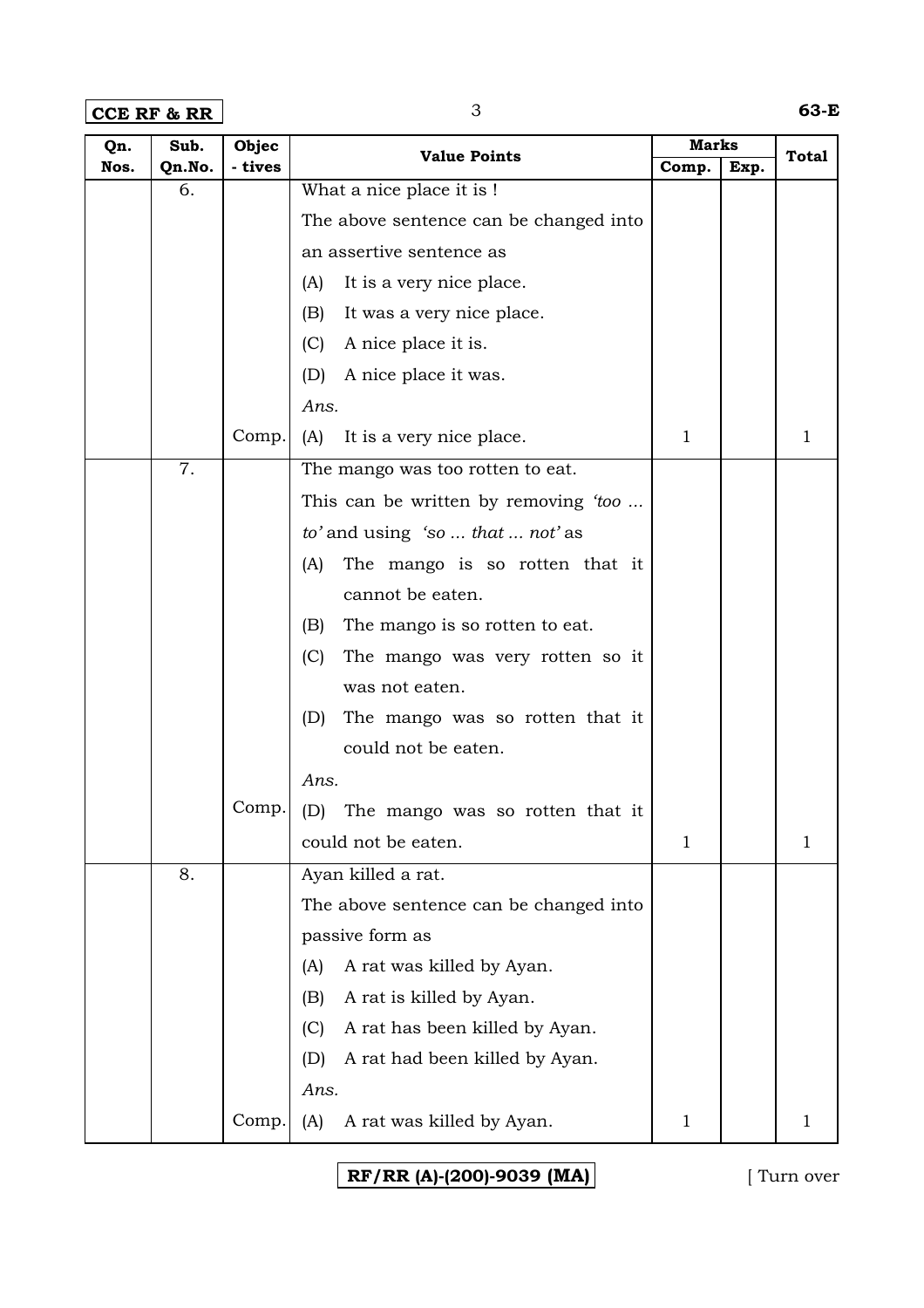**63-E** 4 **CCE RF & RR**

| Qn.  | Sub.   | Objec   | <b>Value Points</b>                       | <b>Marks</b> |      | <b>Total</b> |
|------|--------|---------|-------------------------------------------|--------------|------|--------------|
| Nos. | Qn.No. | - tives |                                           | Comp.        | Exp. |              |
| II.  |        |         | Answer the following questions in a       |              |      |              |
|      |        |         | $8 \times 1 = 8$<br>sentence each :       |              |      |              |
|      | 9.     |         | Who was Chandan Das?                      |              |      |              |
|      |        |         | Ans.                                      |              |      |              |
|      |        | Rem.    | Chandan Das was the dear friend of        |              |      |              |
|      |        |         | Rakshasa.                                 | $\mathbf{1}$ |      | 1            |
|      | 10.    |         | Which animal did Gopi first see at the    |              |      |              |
|      |        |         | zoo?                                      |              |      |              |
|      |        |         | Ans.                                      |              |      |              |
|      |        | Rem.    | The first animal that Gopi saw at the zoo |              |      |              |
|      |        |         | was the elephant.                         | $\mathbf{1}$ |      | 1            |
|      | 11.    |         | Which is the capital of Kashmir?          |              |      |              |
|      |        |         | Ans.                                      |              |      |              |
|      |        | Rem.    | Srinagar is the capital of Kashmir.       | $\mathbf{1}$ |      | 1            |
|      | 12.    |         | When will everyone be your friend ?       |              |      |              |
|      |        |         | Ans.                                      |              |      |              |
|      |        | Rem.    | Everyone will be your friend when you     |              |      |              |
|      |        |         | have plenty of money to spend on them.    | $\mathbf{1}$ |      | 1            |
|      | 13.    |         | Why did the king feel bad when he saw     |              |      |              |
|      |        |         | the ring?                                 |              |      |              |
|      |        |         | Ans.                                      |              |      |              |
|      |        | Comp.   | When the king saw the ring he felt bad    |              |      |              |
|      |        |         | because he remembered somebody he         |              |      |              |
|      |        |         | loved.                                    | 1            |      | 1            |
|      | 14.    |         | What is the life span of the oak tree?    |              |      |              |
|      |        |         | Ans.                                      |              |      |              |
|      |        | Rem.    | The life span of the oak tree is three    |              |      |              |
|      |        |         | hundred years.                            | $\mathbf{1}$ |      | 1            |
|      | 15.    |         | Where is the laughing of the children     |              |      |              |
|      |        |         | heard?                                    |              |      |              |
|      |        |         | Ans.                                      |              |      |              |
|      |        | Rem.    | The laughing of the children is heard on  |              |      |              |
|      |        |         | the hill.                                 | $\mathbf{1}$ |      | 1            |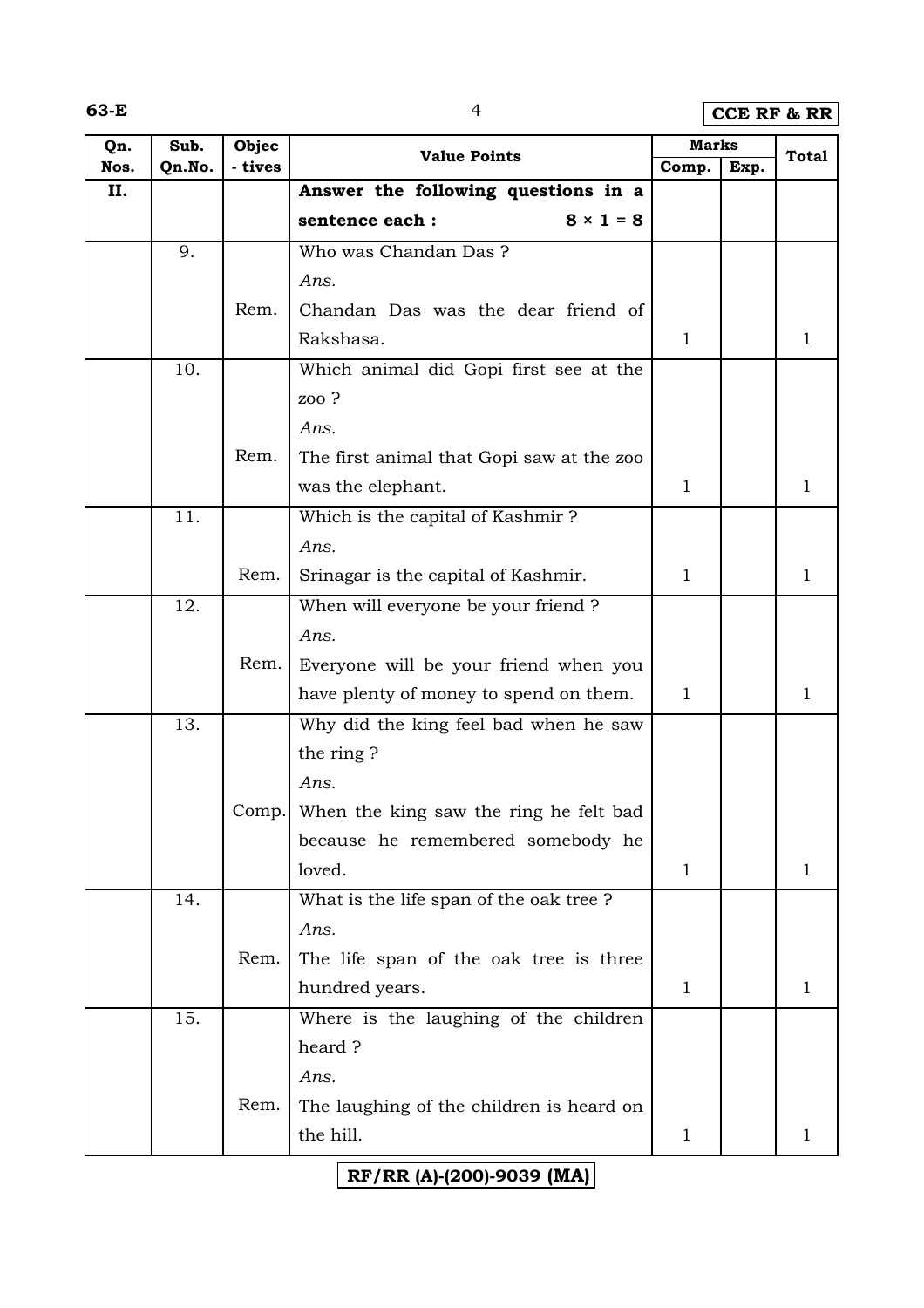**CCE RF & RR** 5 **63-E**

| Qn.  | Sub.   | Objec   | <b>Value Points</b>                            | <b>Marks</b>   |               | <b>Total</b>   |
|------|--------|---------|------------------------------------------------|----------------|---------------|----------------|
| Nos. | Qn.No. | - tives |                                                | Comp.          | Exp.          |                |
|      | 16.    |         | When do we feel stronger and better ?          |                |               |                |
|      |        |         | Ans.                                           |                |               |                |
|      |        | Rem.    | We feel stronger and better during the         |                |               |                |
|      |        |         | period of our youth.                           | $\mathbf{1}$   |               | 1              |
| III. |        |         | Answer the following questions in two          |                |               |                |
|      |        |         | or three sentences each :<br>$8 \times 2 = 16$ |                |               |                |
|      | 17.    |         | What plan did Chanakya hit upon to             |                |               |                |
|      |        |         | find out Rakshasa ?                            |                |               |                |
|      |        |         | Ans.                                           |                |               |                |
|      |        | Comp.   | - Chanakya knew that Rakshasa was              |                |               |                |
|      |        |         | the right person to become the                 |                |               |                |
|      |        |         | minister.                                      |                |               |                |
|      |        |         | - But, he was hiding somewhere.                |                |               |                |
|      |        |         | - So, to know about his whereabouts,           |                |               |                |
|      |        |         | Chanakya planned to imprison his               |                |               |                |
|      |        |         | dear friend, Chandan Das.                      | $1\frac{1}{2}$ | $\frac{1}{2}$ | $\overline{2}$ |
|      |        |         |                                                |                |               |                |
|      | 18.    |         | How was the grandpa elephant used for          |                |               |                |
|      |        |         | the enjoyment of children?                     |                |               |                |
|      |        |         | Ans.                                           |                |               |                |
|      |        | Comp.   | - The grandpa elephant was saddled             |                |               |                |
|      |        |         | and girthed with his trappings.                |                |               |                |
|      |        |         | The keeper had unchained its legs              |                |               |                |
|      |        |         | and it was moving about with a                 |                |               |                |
|      |        |         | cargo of excited children on its back.         | $1\frac{1}{2}$ | $\frac{1}{2}$ | 2              |
|      | 19.    |         | What made Lata Mangeshkar act in               |                |               |                |
|      |        |         | films in her early days ?                      |                |               |                |
|      |        |         | Ans.                                           |                |               |                |
|      |        | Comp.   | - The death of Lata's father in 1942,          |                |               |                |
|      |        |         | made her the breadwinner of the                |                |               |                |
|      |        |         | family.                                        |                |               |                |
|      |        |         | So, to take care of her family's               |                |               |                |
|      |        |         | economic problems, she acted in                |                |               |                |
|      |        |         | more than eight films in Hindi and             |                |               |                |
|      |        |         | Marathi.                                       | $1\frac{1}{2}$ | $\frac{1}{2}$ | $\overline{2}$ |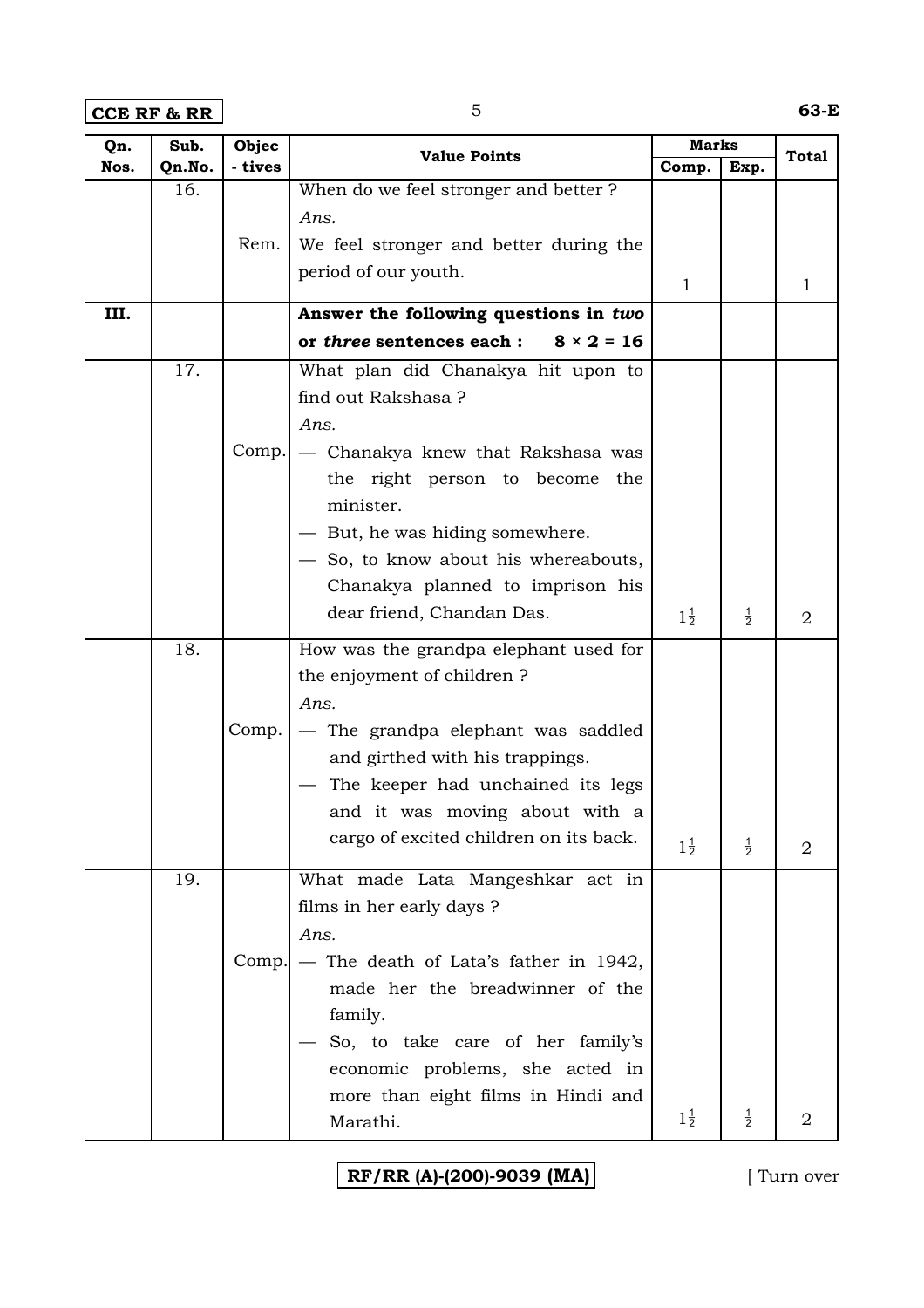**63-E** 6 **CCE RF & RR** 

| Qn.  | Sub.   | Objec   | <b>Value Points</b>                   | <b>Marks</b>   |               | <b>Total</b>   |
|------|--------|---------|---------------------------------------|----------------|---------------|----------------|
| Nos. | Qn.No. | - tives |                                       | Comp.          | Exp.          |                |
|      | 20.    |         | How did the fisherman support his     |                |               |                |
|      |        |         | family?                               |                |               |                |
|      |        |         | Ans.                                  |                |               |                |
|      |        | Exp.    | - The fisherman took up the trade of  |                |               |                |
|      |        |         | fishing from his ancestors.           |                |               |                |
|      |        |         | - He supported his family by fishing  |                |               |                |
|      |        |         | and selling them in the market to     |                |               |                |
|      |        |         | earn a livelihood.                    | $1\frac{1}{2}$ | $\frac{1}{2}$ | 2              |
|      | 21.    |         | Why was the heart of the poet sad and |                |               |                |
|      |        |         | alone?                                |                |               |                |
|      |        |         | Ans.                                  |                |               |                |
|      |        | Comp.   | - The heart of the poet was sad and   |                |               |                |
|      |        |         | alone because she had lost her        |                |               |                |
|      |        |         | beloved.                              |                |               |                |
|      |        |         | She felt that her dreams have all     |                |               |                |
|      |        |         | gone away like the fluttering leaves  |                |               |                |
|      |        |         | blown away by the wild wind.          | $1\frac{1}{2}$ | $\frac{1}{2}$ | 2              |
|      | 22.    |         | What is the message of the poem, It   |                |               |                |
|      |        |         | Never Comes Again'?                   |                |               |                |
|      |        |         | Ans.                                  |                |               |                |
|      |        | Comp.   | The period of youth is very important |                |               |                |
|      |        |         | in one's life.                        |                |               |                |
|      |        |         | It is that period when one dreams     |                |               |                |
|      |        |         | big and strives to achieve it.        |                |               |                |
|      |        |         | So, do not let this period pass off   |                |               |                |
|      |        |         | wastefully, as it never comes back    |                |               |                |
|      |        |         | again.                                | $1\frac{1}{2}$ | $\frac{1}{2}$ | $\overline{2}$ |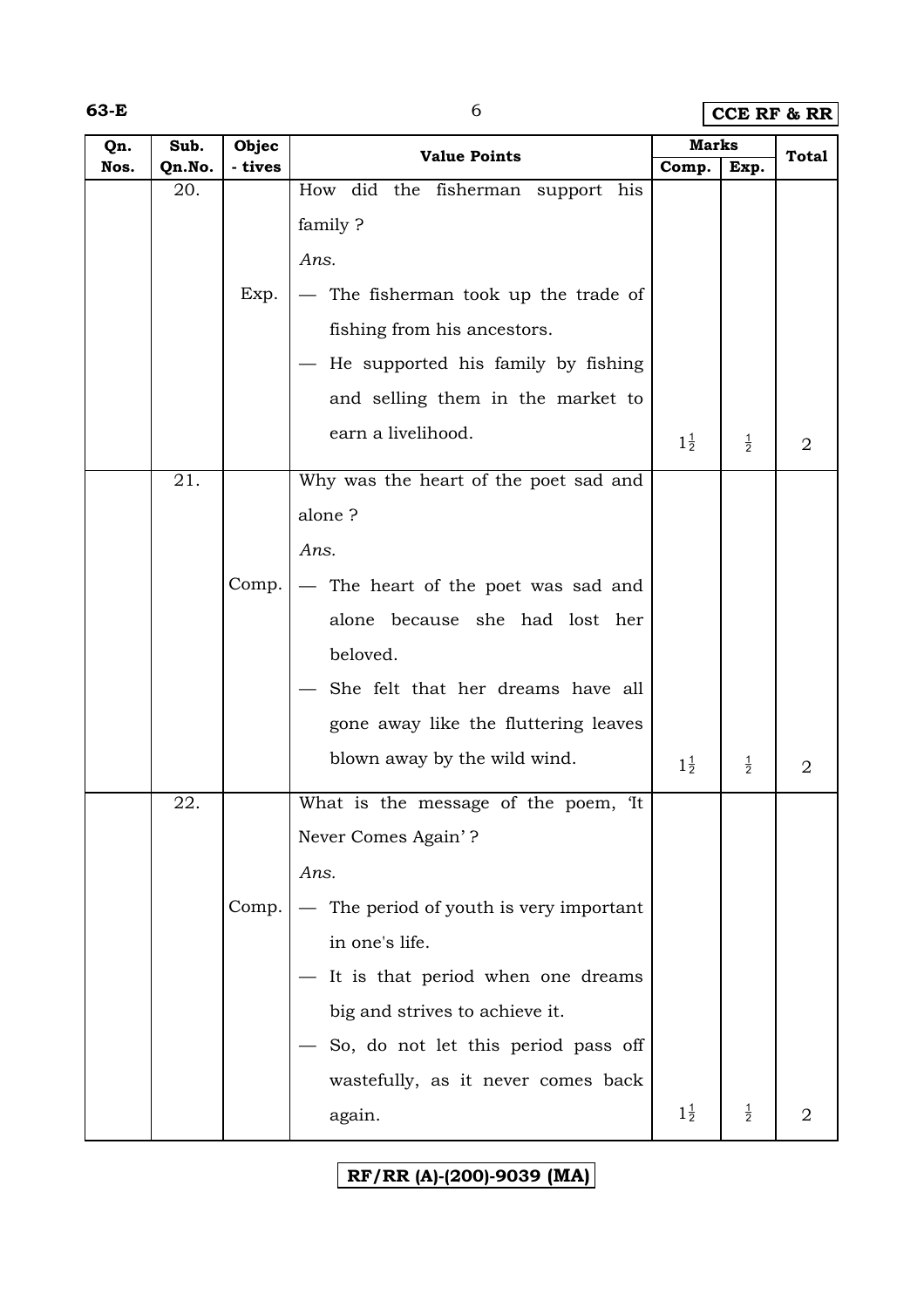**CCE RF & RR** 7 **63-E**

| Qn.  | Sub.   | Objec   |                                        | Marks          |               |              |
|------|--------|---------|----------------------------------------|----------------|---------------|--------------|
| Nos. | Qn.No. | - tives | <b>Value Points</b>                    | Comp.          | Exp.          | <b>Total</b> |
|      | 23.    |         | Why did Rajaji ask the ADC to skip his |                |               |              |
|      |        |         | breakfast?                             |                |               |              |
|      |        |         | <b>OR</b>                              |                |               |              |
|      |        |         | Why did Roger steal a bicycle ?        |                |               |              |
|      |        |         | Ans.                                   |                |               |              |
|      |        | Exp.    | - The ADC had joined Rajaji at the     |                |               |              |
|      |        |         | breakfast table without shaving.       |                |               |              |
|      |        |         | In order to teach him discipline,      |                |               |              |
|      |        |         | Rajaji told him that he was looking    |                |               |              |
|      |        |         | sick.                                  |                |               |              |
|      |        |         | He told him to meet the doctor         |                |               |              |
|      |        |         | immediately, skipping his breakfast.   |                |               |              |
|      |        |         | <b>OR</b>                              |                |               |              |
|      |        |         | Roger was 30 kilometers away from      |                |               |              |
|      |        |         | his base in Pole Brook.                |                |               |              |
|      |        |         | But, he had to reach his base before   |                |               |              |
|      |        |         | the morning bomb run.                  |                |               |              |
|      |        |         | He found a rusty bicycle and rode      |                |               |              |
|      |        |         | away to reach his base on time.        | $1\frac{1}{2}$ | $\frac{1}{2}$ | 2            |
|      | 24.    |         | What makes you think that Tansukh      |                |               |              |
|      |        |         | Vora is an honest driver?              |                |               |              |
|      |        |         | Ans.                                   |                |               |              |
|      |        | Exp.    | Tansukh Vora returned the pouch of     |                |               |              |
|      |        |         | M. G. Menon which he found in his      |                |               |              |
|      |        |         | auto.                                  |                |               |              |
|      |        |         | When M. G. Menon rewarded him          |                |               |              |
|      |        |         | with a hundred rupees note, he did     |                |               |              |
|      |        |         | not accept it.                         |                |               |              |
|      |        |         | He knew that it was wrong to make      |                |               |              |
|      |        |         | money by unfair means as his father    |                |               |              |
|      |        |         | had advised him.                       | $1\frac{1}{2}$ | $\frac{1}{2}$ | 2            |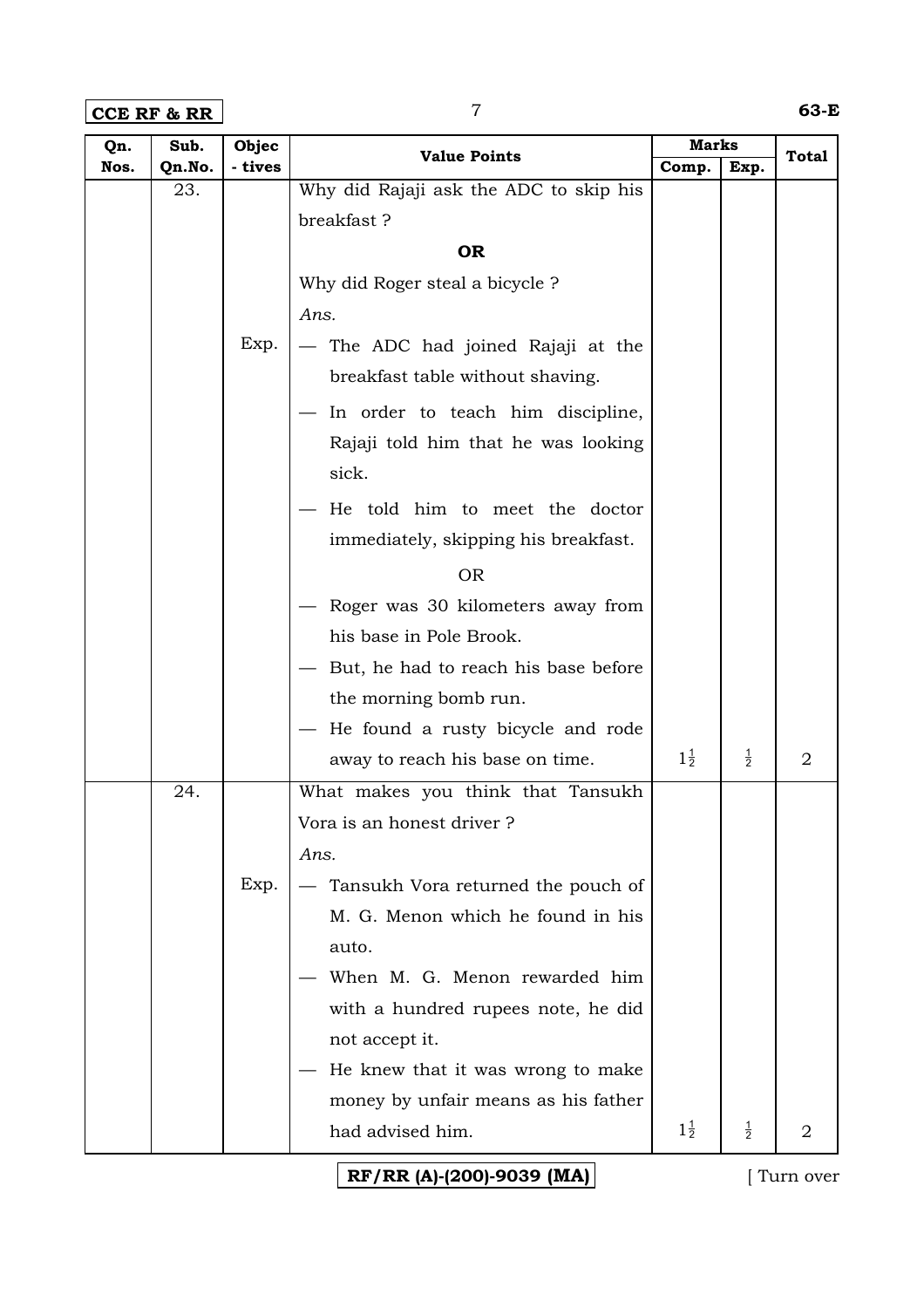**63-E** 8 **CCE RF & RR**

| Qn.  | Sub.   | Objec   | <b>Value Points</b>                                                         | <b>Marks</b> |                | <b>Total</b> |
|------|--------|---------|-----------------------------------------------------------------------------|--------------|----------------|--------------|
| Nos. | Qn.No. | - tives |                                                                             | Comp.        | Exp.           |              |
| IV.  |        |         | Answer the following questions in                                           |              |                |              |
|      |        |         | four or five sentences each :                                               |              |                |              |
|      |        |         | $4 \times 3 = 12$                                                           |              |                |              |
|      | 25.    |         | Write<br>the<br>summary of the<br>poem,                                     |              |                |              |
|      |        |         | 'Autumn Song'.                                                              |              |                |              |
|      |        |         | <b>OR</b>                                                                   |              |                |              |
|      |        |         | Describe the prayer of the poet G. E.                                       |              |                |              |
|      |        |         | Goodrich for the dumb creatures.                                            |              |                |              |
|      |        |         | Ans.                                                                        |              |                |              |
|      |        | Exp.    | — 'Autumn Song' is written by Sarojini<br>Naidu.                            |              |                |              |
|      |        |         | The poetess compares the joy in the<br>heart of sorrow to the sunset behind |              |                |              |
|      |        |         | the clouds.                                                                 |              |                |              |
|      |        |         | She describes how the wild breeze                                           |              |                |              |
|      |        |         | takes away the delicate bunches of<br>wheat and leaves.                     |              |                |              |
|      |        |         | This makes her heart sad and alone.                                         |              |                |              |
|      |        |         | - Her dreams have gone like fluttering                                      |              |                |              |
|      |        |         | leaves.                                                                     |              |                |              |
|      |        |         | But, she is optimistic and does not                                         |              |                |              |
|      |        |         | want to stay behind. She wants to                                           |              |                |              |
|      |        |         | move forward in her life.                                                   | $\mathbf{1}$ | $\overline{2}$ | 3            |
|      |        |         | <b>OR</b>                                                                   |              |                |              |
|      |        |         | In the poem, 'Prayer For Dumb                                               |              |                |              |
|      |        |         | Creatures', the poet prays to God for                                       |              |                |              |
|      |        |         | the dumb creatures.                                                         |              |                |              |
|      |        |         | He praises God for the wonderful<br>creation of the earth, sea and sky.     |              |                |              |
|      |        |         | For the stars on high and sparrow's                                         |              |                |              |
|      |        |         | wings alike.                                                                |              |                |              |
|      |        |         | For listening to the voiceless prayers                                      |              |                |              |
|      |        |         | of dumb creatures and blessing                                              |              |                |              |
|      |        |         | them.                                                                       |              |                |              |
|      |        |         | God has created them for us, who                                            |              |                |              |
|      |        |         | are we to deny their rights, as God's                                       |              |                |              |
|      |        |         | seal of love is laid on them.                                               |              |                |              |
|      |        |         | So, he prays God and requests to                                            |              |                |              |
|      |        |         | teach the human beings to listen to                                         |              |                |              |
|      |        |         | the pleas of dumb creatures as God                                          |              |                |              |
|      |        |         | listens to us.                                                              |              |                |              |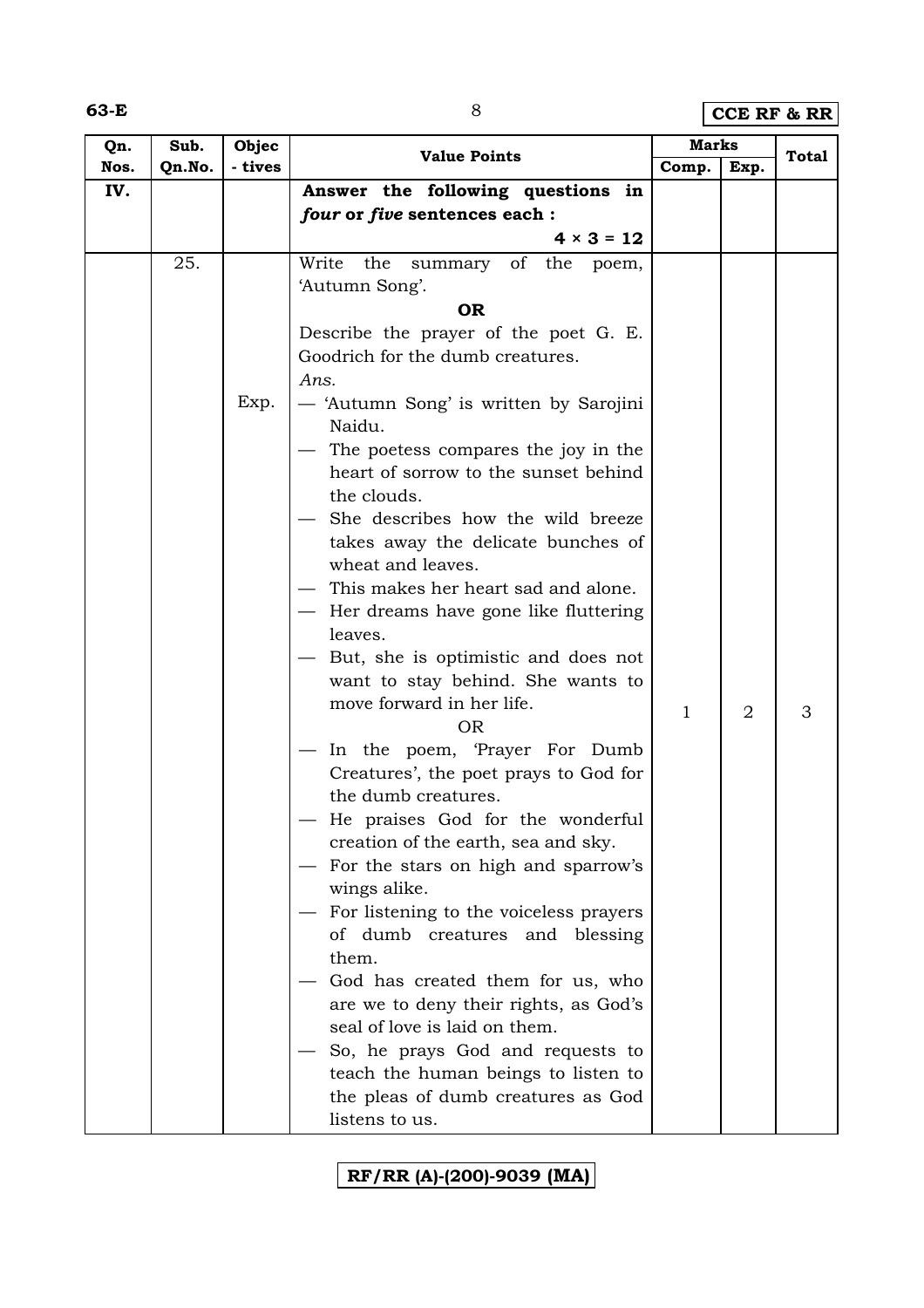**CCE RF & RR** 9 **63-E**

| Qn.  | Sub.   | Objec   | <b>Value Points</b>                       | Marks        |                | <b>Total</b> |
|------|--------|---------|-------------------------------------------|--------------|----------------|--------------|
| Nos. | Qn.No. | - tives |                                           | Comp.        | Exp.           |              |
|      | 26.    |         | Sketch the characteristics of a faithful  |              |                |              |
|      |        |         | friend.                                   |              |                |              |
|      |        |         | Ans.                                      |              |                |              |
|      |        | Exp.    | - Faithful friends never flatter us.      |              |                |              |
|      |        |         | - Helps us in difficulties.               |              |                |              |
|      |        |         | - Never deserts us, but stays with us     |              |                |              |
|      |        |         | in our misery.                            |              |                |              |
|      |        |         | Never entice us<br>to vices,<br>but       |              |                |              |
|      |        |         | persuades us to come out of it.           |              |                |              |
|      |        |         | Never make us spend unnecessarily.        |              |                |              |
|      |        |         | - Will stay with us forever.              | $\mathbf{1}$ | 2              | 3            |
|      | 27.    |         | Describe the activities of the cranes and |              |                |              |
|      |        |         | storks in the lesson, 'At the Zoo'.       |              |                |              |
|      |        |         | Ans.                                      |              |                |              |
|      |        | Comp.   | - The cranes were having their daily      |              |                |              |
|      |        |         | wing exercise.                            |              |                |              |
|      |        |         | The noisy storks were making a loud       |              |                |              |
|      |        |         | din.                                      |              |                |              |
|      |        |         | Amidst all this clatter, a stork was      |              |                |              |
|      |        |         | having a quiet doze, standing on one      |              |                |              |
|      |        |         | leg.                                      |              |                |              |
|      |        |         | It looked as if it would topple and       |              |                |              |
|      |        |         | fall, but it never fell.                  | $\mathbf{1}$ | 2              | 3            |
|      | 28.    |         | Why is the city of Srinagar called, The   |              |                |              |
|      |        |         | Venice of India'?                         |              |                |              |
|      |        |         | Ans.                                      |              |                |              |
|      |        | Exp.    | The city of Venice in Italy is            |              |                |              |
|      |        |         | surrounded by water. It looks like it     |              |                |              |
|      |        |         | is floating on water.                     |              |                |              |
|      |        |         | The river Jhelum flows through the        |              |                |              |
|      |        |         | city of Srinagar and with its canal       |              |                |              |
|      |        |         | cuts it up into so many islands.          |              |                |              |
|      |        |         | Srinagar also looks as if it is floating  |              |                |              |
|      |        |         | on water like Venice.                     |              |                |              |
|      |        |         | Thus giving it the name, The Venice       |              |                |              |
|      |        |         | of India'.                                | $\mathbf{1}$ | $\overline{2}$ | 3            |
|      |        |         |                                           |              |                |              |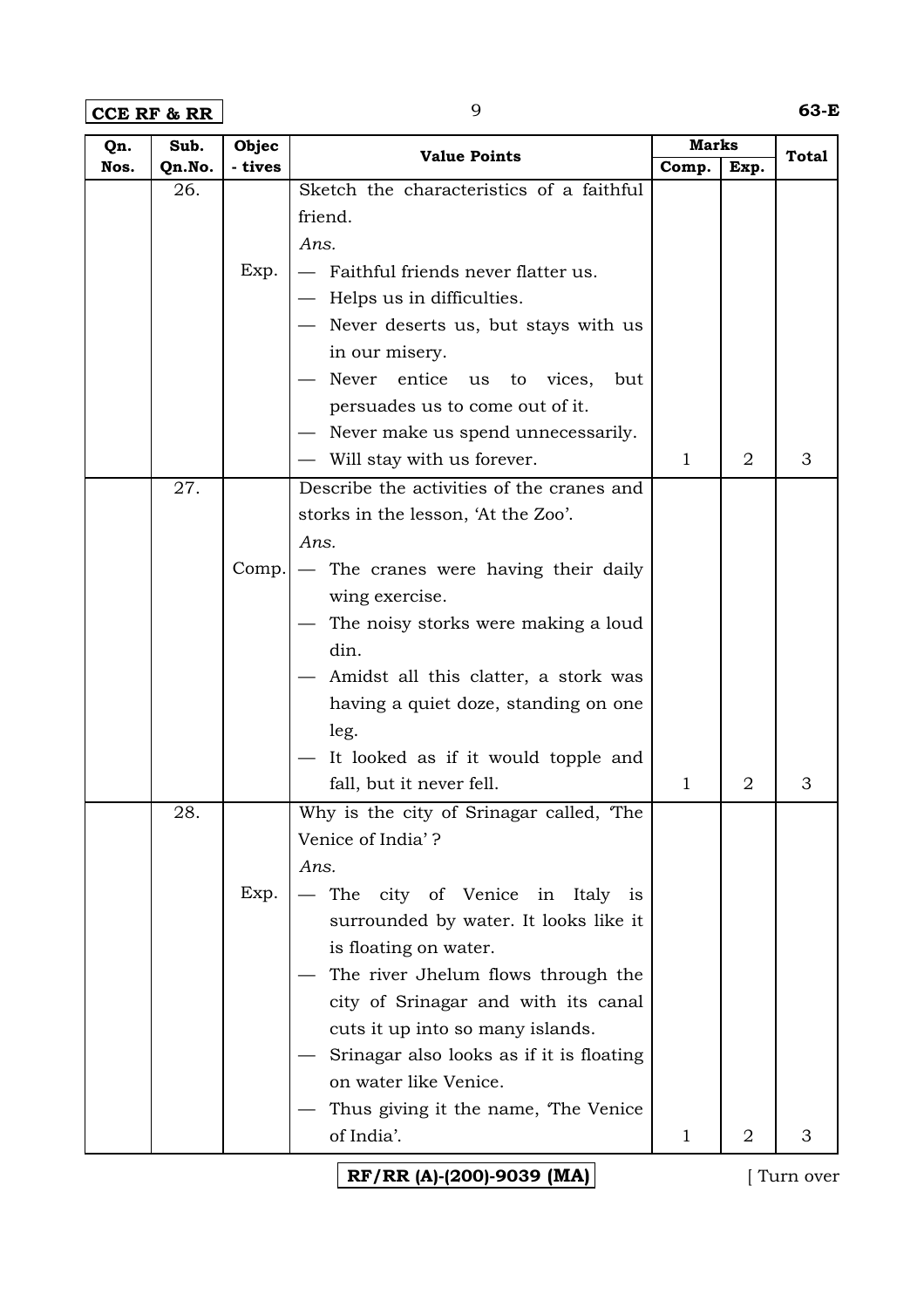| ×<br>M.<br>۰.<br>v |  |
|--------------------|--|
|--------------------|--|

**63-10 <b>CCE RF & RR** 

| Qn.  | Sub.   | Objec   | <b>Value Points</b>                              | <b>Marks</b> |              | Total |
|------|--------|---------|--------------------------------------------------|--------------|--------------|-------|
| Nos. | Qn.No. | - tives |                                                  | Comp.        | Exp.         |       |
| V.   |        |         | following<br>the<br>Read<br>extracts<br>and      |              |              |       |
|      |        |         | answer the questions that follow :               |              |              |       |
|      |        |         | $5 \times 3 = 15$                                |              |              |       |
|      | 29.    |         | "Oh, it is Minister Rakshasa !"                  |              |              |       |
|      |        |         | a) Who said this?                                |              |              |       |
|      |        |         | b) Where was it said ?                           |              |              |       |
|      |        |         | c) What was the emotion expressed ?              |              |              |       |
|      |        |         | Ans.                                             |              |              |       |
|      |        | Exp.    | The people gathered at the market<br>a)          |              |              |       |
|      |        |         | place said this.                                 |              | 1            |       |
|      |        |         | It was said at the market place.<br>b)           |              | 1            |       |
|      |        |         | The emotion expressed was of joy<br>$\mathbf{C}$ |              | 1            |       |
|      |        |         | and happiness.                                   |              |              | 3     |
|      | 30.    |         | "The Music World and Tamil Nadu have             |              |              |       |
|      |        |         | been honoured."                                  |              |              |       |
|      |        |         | Who said this?<br>a)                             |              |              |       |
|      |        |         | Who does the statement refer to?<br>b)           |              |              |       |
|      |        |         | When was it said?<br>$\mathbf{c}$                |              |              |       |
|      |        |         | Ans.                                             |              |              |       |
|      |        | Exp.    | a) Semmanagudi Srinivisa Iyer said               |              |              |       |
|      |        |         | this.                                            |              | 1            |       |
|      |        |         | The statement refers to Smt. M. S.               |              |              |       |
|      |        |         | b)<br>Subbulakshmi.                              |              | 1            |       |
|      |        |         |                                                  |              |              |       |
|      |        |         | It was said when<br>S.<br>Smt.<br>Μ.<br>C)       |              |              |       |
|      |        |         | Subbulakshmi was conferred, the                  |              |              |       |
|      |        |         | 'Bharat Ratna' award.                            |              | $\mathbf{1}$ | 3     |
|      | 31.    |         | "Are you not Rustum?"                            |              |              |       |
|      |        |         | Who said these words?<br>a)                      |              |              |       |
|      |        |         | Who was it said to?<br>b)                        |              |              |       |
|      |        |         | Who was Rustum?<br>C)                            |              |              |       |
|      |        |         | Ans.                                             |              |              |       |
|      |        | Exp.    | Sohrab said these words.<br>a)                   |              | 1            |       |
|      |        |         | It was said to Rustum.<br>b)                     |              | 1            |       |
|      |        |         | Rustum was his father.<br>C)                     |              | 1            | 3     |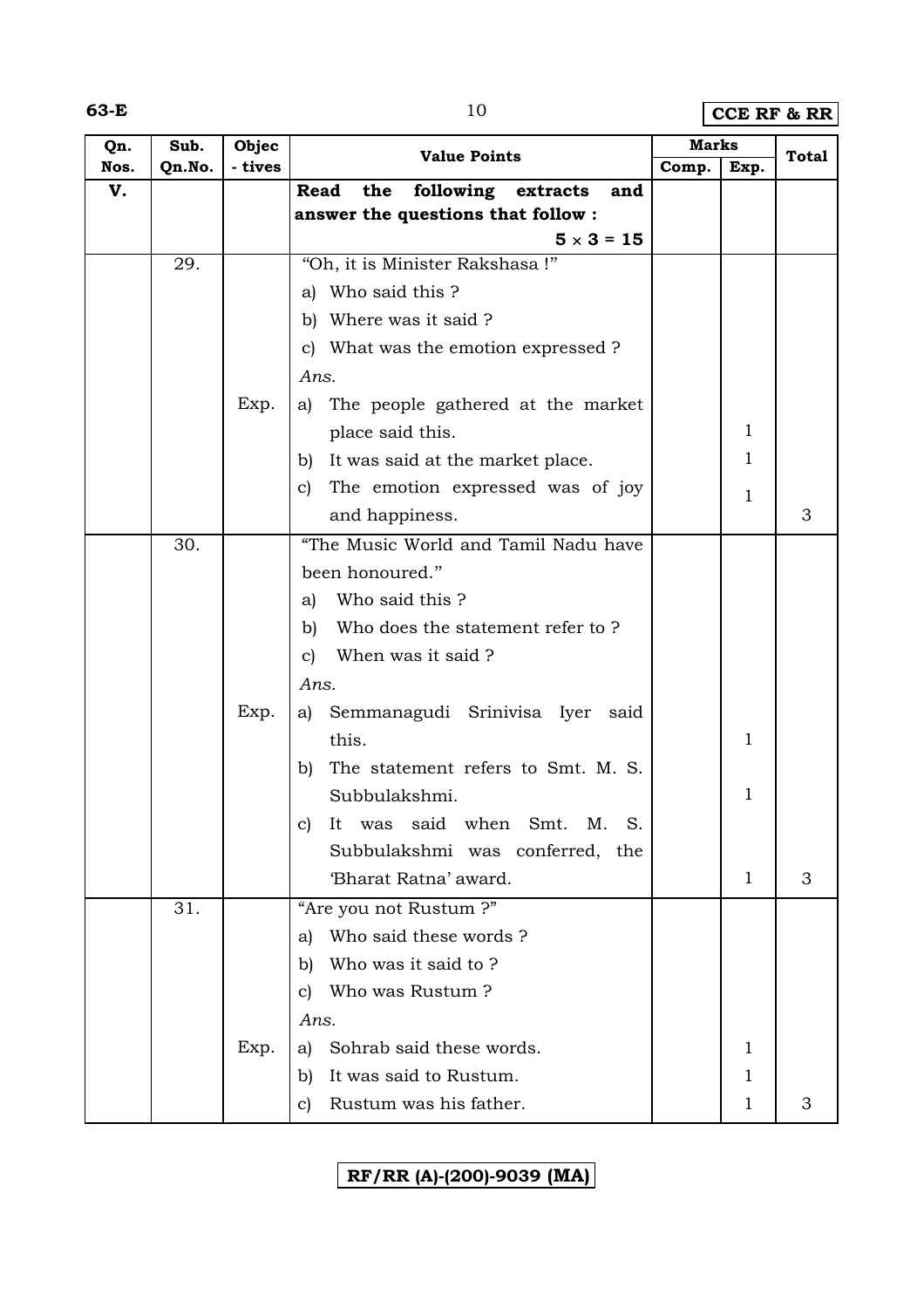**CCE RF & RR** 11 **63-E**

| Qn.  | Sub.   | Objec   | <b>Value Points</b>                         | <b>Marks</b> |      | <b>Total</b>  |
|------|--------|---------|---------------------------------------------|--------------|------|---------------|
| Nos. | Qn.No. | - tives |                                             | Comp.        | Exp. |               |
|      | 32.    |         | "Wait here at the big gate until I come     |              |      |               |
|      |        |         | out of the palace. And don't run away."     |              |      |               |
|      |        |         | a) Who does the word T refer to ?           |              |      |               |
|      |        |         | b) Who were these words said to ?           |              |      |               |
|      |        |         | Why did he warn him not to run<br>C)        |              |      |               |
|      |        |         | away?                                       |              |      |               |
|      |        |         | Ans.                                        |              |      |               |
|      |        | Comp.   | a) T refers to the Chief of police.         |              | 1    |               |
|      |        |         | These words were said to the two<br>b)      |              |      |               |
|      |        |         | policemen.                                  |              | 1    |               |
|      |        |         | Because he thought the fisherman<br>c)      |              |      |               |
|      |        |         | would escape.                               |              | 1    | $\mathfrak 3$ |
|      | 33.    |         | "Come come, leave off play, and let us      |              |      |               |
|      |        |         | away                                        |              |      |               |
|      |        |         | Till the morning appears in the skies."     |              |      |               |
|      |        |         | a) Who said these lines?                    |              |      |               |
|      |        |         | Who are these lines said to ?<br>b)         |              |      |               |
|      |        |         | Why does the nurse say so ?<br>$\mathbf{C}$ |              |      |               |
|      |        |         | Ans.                                        |              |      |               |
|      |        | Exp.    | The nurse said these lines.<br>a)           |              | 1    |               |
|      |        |         | These lines are said to the children.<br>b) |              | 1    |               |
|      |        |         | Because it has become dark in the<br>C)     |              |      |               |
|      |        |         | night and she wants the children to         |              |      |               |
|      |        |         | go back home.                               |              | 1    | 3             |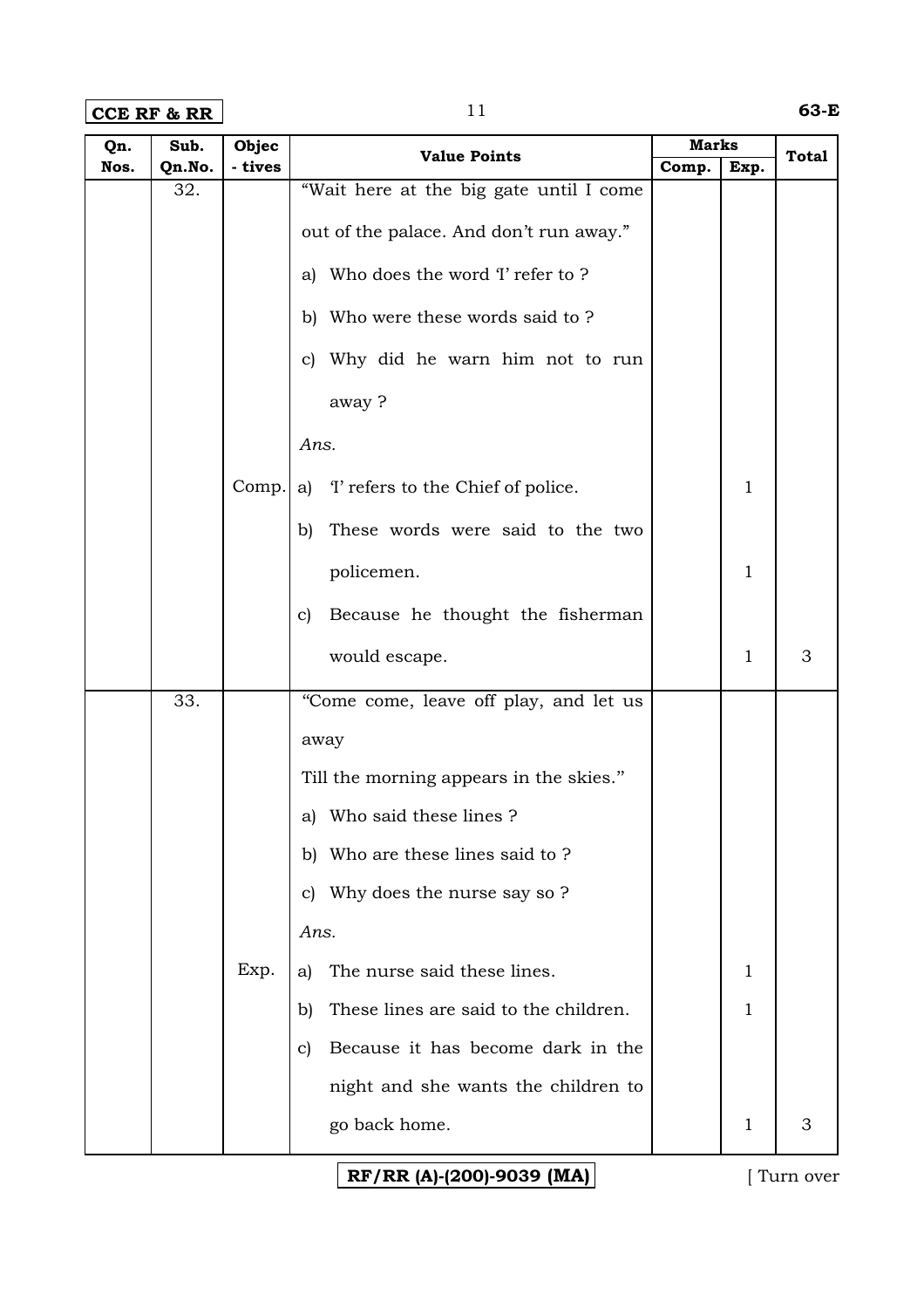**63-E** 12 **CCE RF & RR** 

| Qn.  | Sub.<br>Qn.No. | Objec<br>- tives | <b>Value Points</b>                         | <b>Marks</b>   |                | <b>Total</b>   |
|------|----------------|------------------|---------------------------------------------|----------------|----------------|----------------|
| Nos. |                |                  |                                             | Comp.          | Exp.           |                |
| VI.  |                |                  | Quote from memory:<br>4                     |                |                |                |
|      | 34.            |                  |                                             |                |                |                |
|      |                |                  |                                             |                |                |                |
|      |                |                  |                                             |                |                |                |
|      |                |                  |                                             |                |                |                |
|      |                |                  | <b>OR</b>                                   |                |                |                |
|      |                |                  | Something beautiful                         |                |                |                |
|      |                |                  |                                             |                |                |                |
|      |                |                  |                                             |                |                |                |
|      |                |                  |                                             |                |                |                |
|      |                |                  | Ans.                                        |                |                |                |
|      |                | Rem.             | It is not growing like a tree.              |                |                |                |
|      |                |                  | In bulk, doth make Man better be;           |                |                |                |
|      |                |                  | Or standing long an oak, three hundred      |                |                |                |
|      |                |                  | years,                                      |                |                |                |
|      |                |                  | To fall a log at last, dry, bald, and sere; |                |                |                |
|      |                |                  | <b>OR</b>                                   | $\overline{2}$ | $\overline{2}$ | $\overline{4}$ |
|      |                |                  | Something beautiful is vanished,            |                |                |                |
|      |                |                  | And we sigh for it in vain;                 |                |                |                |
|      |                |                  | We behold it everywhere,                    |                |                |                |
|      |                |                  | On the earth, and in the air,               |                |                |                |
| VII. |                |                  | Answer the following question in five       |                |                |                |
|      |                |                  | $1 \times 4 = 4$<br>or six sentences :      |                |                |                |
|      | 35.            |                  | Describe the floating gardens of Dal        |                |                |                |
|      |                |                  | Lake.                                       |                |                |                |
|      |                |                  | <b>OR</b>                                   |                |                |                |
|      |                |                  | What made Sohrab drop the covering          |                |                |                |
|      |                |                  | shield?                                     |                |                |                |
|      |                |                  | Ans.                                        |                |                |                |
|      |                | Exp.             | The floating gardens of Dal lake are        |                |                |                |
|      |                |                  | unique.                                     |                |                |                |
|      |                |                  | One end of the lake is reserved for         |                |                |                |
|      |                |                  | the gardens.                                |                |                |                |
|      |                |                  |                                             |                |                |                |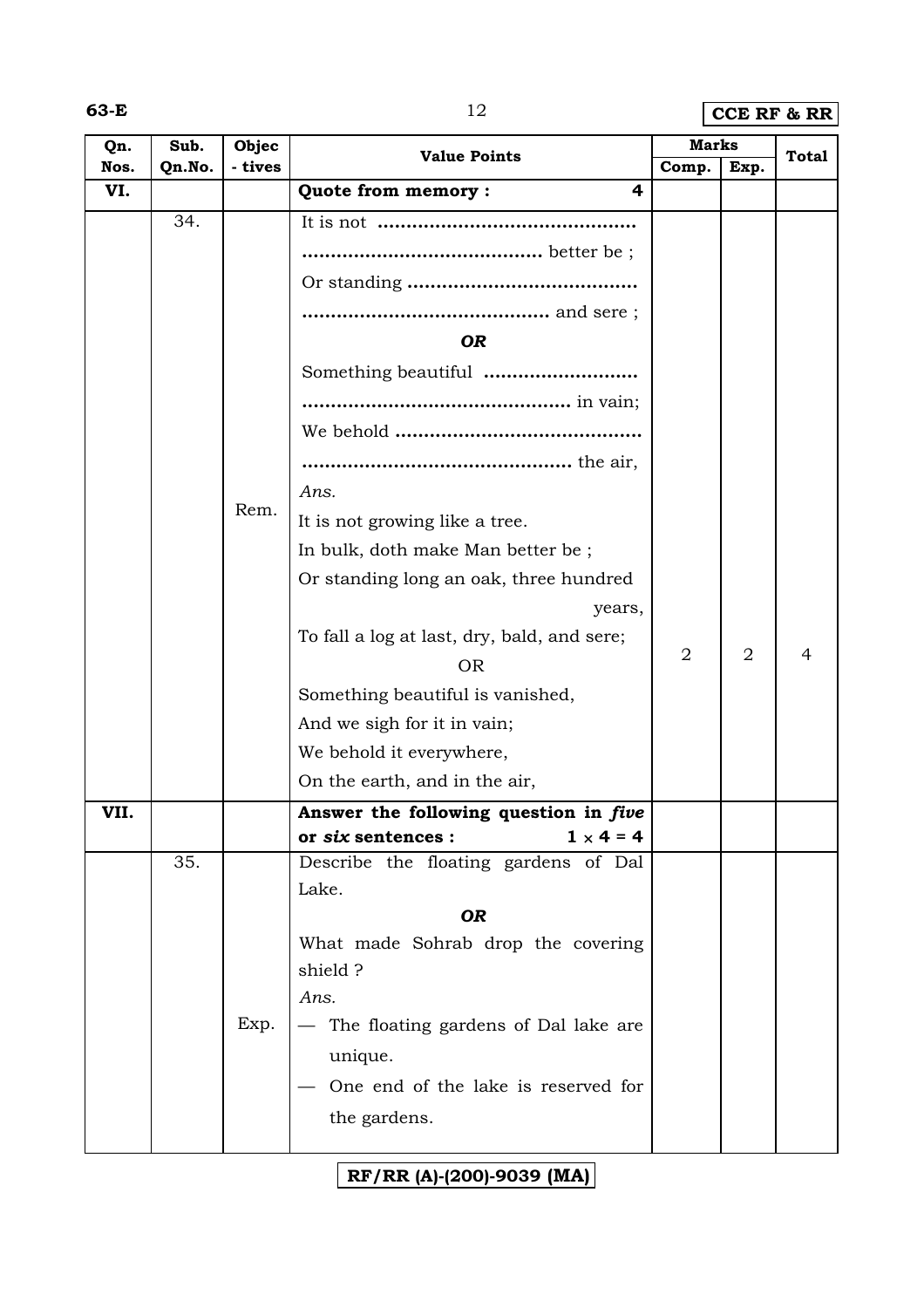**CCE RF & RR** 13 **63-E**

| Qn.  | Sub.   | Objec   | <b>Value Points</b>                    | <b>Marks</b>   |                | <b>Total</b> |
|------|--------|---------|----------------------------------------|----------------|----------------|--------------|
| Nos. | Qn.No. | - tives |                                        | Comp.          | Exp.           |              |
|      |        |         | The owners pay no rent as they         |                |                |              |
|      |        |         | literally make the ground for the      |                |                |              |
|      |        |         | garden themselves.                     |                |                |              |
|      |        |         | A sort of platform is made of reeds    |                |                |              |
|      |        |         | and anchored to its stakes.            |                |                |              |
|      |        |         | Mud is brought from the bottom of      |                |                |              |
|      |        |         | the lake and placed in little heaps on |                |                |              |
|      |        |         | the platform.                          |                |                |              |
|      |        |         | Finally, the seedlings of vegetables   |                |                |              |
|      |        |         | are planted on them.                   |                |                |              |
|      |        |         | The gardens require no watering and    |                |                |              |
|      |        |         | can be easily tended from the end of   |                |                |              |
|      |        |         | a boat which extends from them.        | $\overline{2}$ | $\overline{2}$ | 4            |
|      |        |         | <b>OR</b>                              |                |                |              |
|      |        |         | Turan was at war with Persia.          |                |                |              |
|      |        |         | Sohrab saw a chance in it to meet      |                |                |              |
|      |        |         | his father, Rustum. The war began.     |                |                |              |
|      |        |         | The two heroes fought fiercely for     |                |                |              |
|      |        |         | three days.                            |                |                |              |
|      |        |         | Once, Sohrab had a chance to kill      |                |                |              |
|      |        |         | Rustum, he did not do so, as his       |                |                |              |
|      |        |         | heart did not permit it.               |                |                |              |
|      |        |         | The first stage of the fighting ended  |                |                |              |
|      |        |         | in Sohrab's favour.                    |                |                |              |
|      |        |         | This made Rustum very angry, in his    |                |                |              |
|      |        |         | great rage, he shouted his own         |                |                |              |
|      |        |         | name, 'Rustum!'.                       |                |                |              |
|      |        |         | The moment Sohrab heard the name       |                |                |              |
|      |        |         | of                                     |                |                |              |
|      |        |         | his father, he dropped<br>the          |                |                |              |
|      |        |         | covering shield, as he did not want    |                |                |              |
|      |        |         | to fight with his father.              |                |                |              |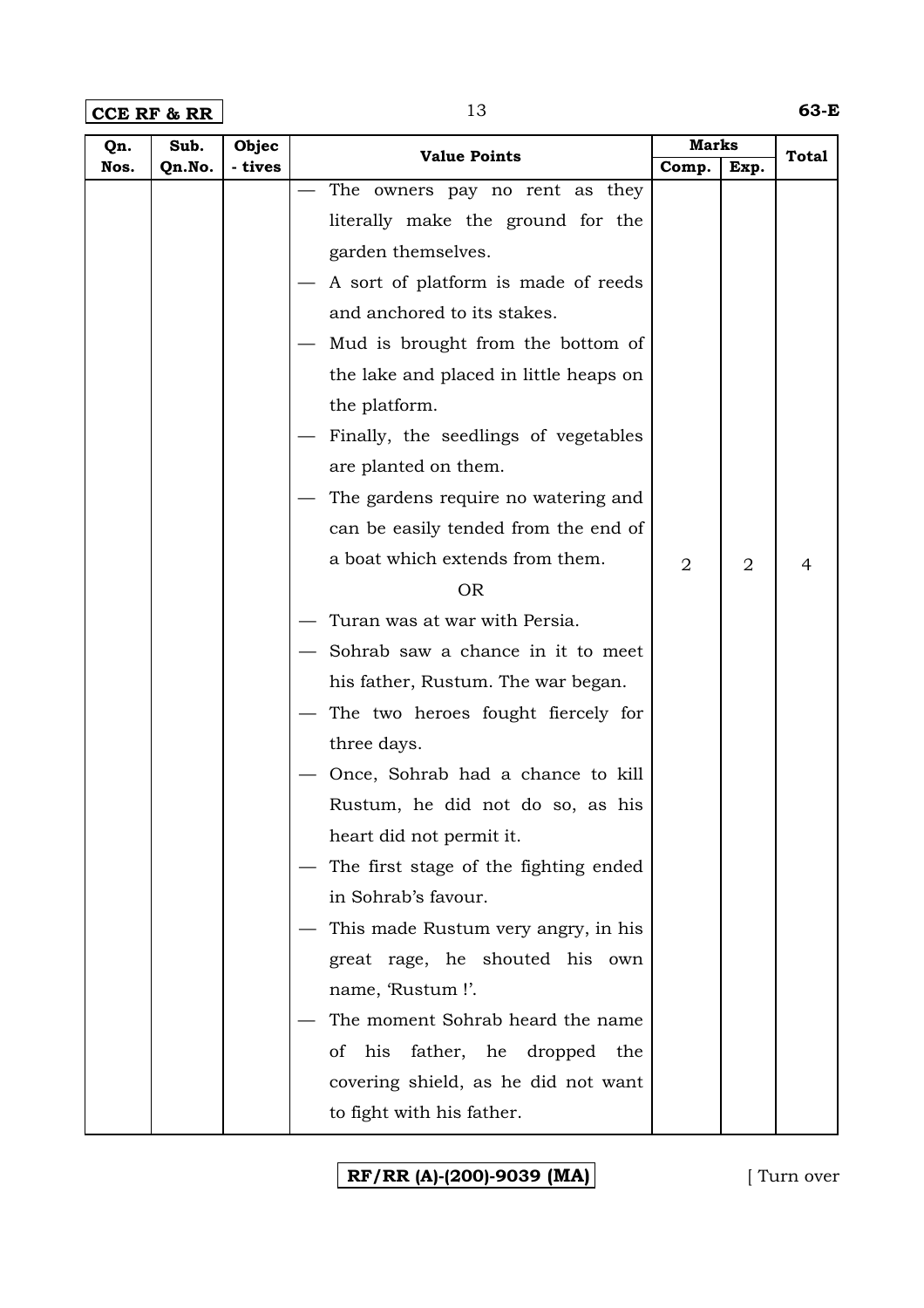**63-E** 14 **CCE RF & RR** 

| Qn.   | Sub.   | Objec   | <b>Value Points</b>                        | <b>Marks</b> |      | <b>Total</b> |
|-------|--------|---------|--------------------------------------------|--------------|------|--------------|
| Nos.  | Qn.No. | - tives |                                            | Comp.        | Exp. |              |
| VIII. |        |         | Read the following passage carefully       |              |      |              |
|       |        |         | and<br>the<br>questions<br>that<br>answer  |              |      |              |
|       |        |         | $4 \times 1 = 4$<br>follow:                |              |      |              |
|       | 36.    |         | Once a king brought a dove from the        |              |      |              |
|       |        |         | forest and kept it in a cage. He kissed it |              |      |              |
|       |        |         | often and fed it well. He had great love   |              |      |              |
|       |        |         | for the bird. But, the dove died of        |              |      |              |
|       |        |         | grieving because it had no freedom. The    |              |      |              |
|       |        |         | king was very shocked at the dove's        |              |      |              |
|       |        |         | death.                                     |              |      |              |
|       |        |         | Everyone desires to be loved and also to   |              |      |              |
|       |        |         | have freedom. If there is a choice, one    |              |      |              |
|       |        |         | would prefer freedom to love.              |              |      |              |
|       |        |         | What did the king do with the dove?<br>a)  |              |      |              |
|       |        |         | Why did the dove die?<br>b)                |              |      |              |
|       |        |         | Why was the king shocked?<br>C)            |              |      |              |
|       |        |         | d) What does everyone desire for ?         |              |      |              |
|       |        |         | Ans.                                       |              |      |              |
|       |        | Comp.   | a) The king kissed the dove often and      |              |      |              |
|       |        |         | fed it well.                               | 1            |      |              |
|       |        |         | The dove died of grieving because it<br>b) |              |      |              |
|       |        |         | had no freedom.                            | $\mathbf{1}$ |      |              |
|       |        |         | c) The king was shocked because the        |              |      |              |
|       |        |         | dove died.                                 | $\mathbf{1}$ |      |              |
|       |        |         | d) Everyone desires to be loved and also   | $\mathbf{1}$ |      |              |
|       |        |         | to have freedom.                           |              |      | 4            |
| IX.   | 37.    |         | Write an essay on any one of the           |              |      |              |
|       |        |         | following topics in 8 to 10 sentences :    |              |      |              |
|       |        |         | 4                                          |              |      |              |
|       |        |         | $Computer-$<br>a)                          |              |      |              |
|       |        |         | Its parts<br>(i)                           |              |      |              |
|       |        |         |                                            |              |      |              |
|       |        |         | Its uses.<br>(ii)                          |              |      |              |
|       |        |         |                                            |              |      |              |